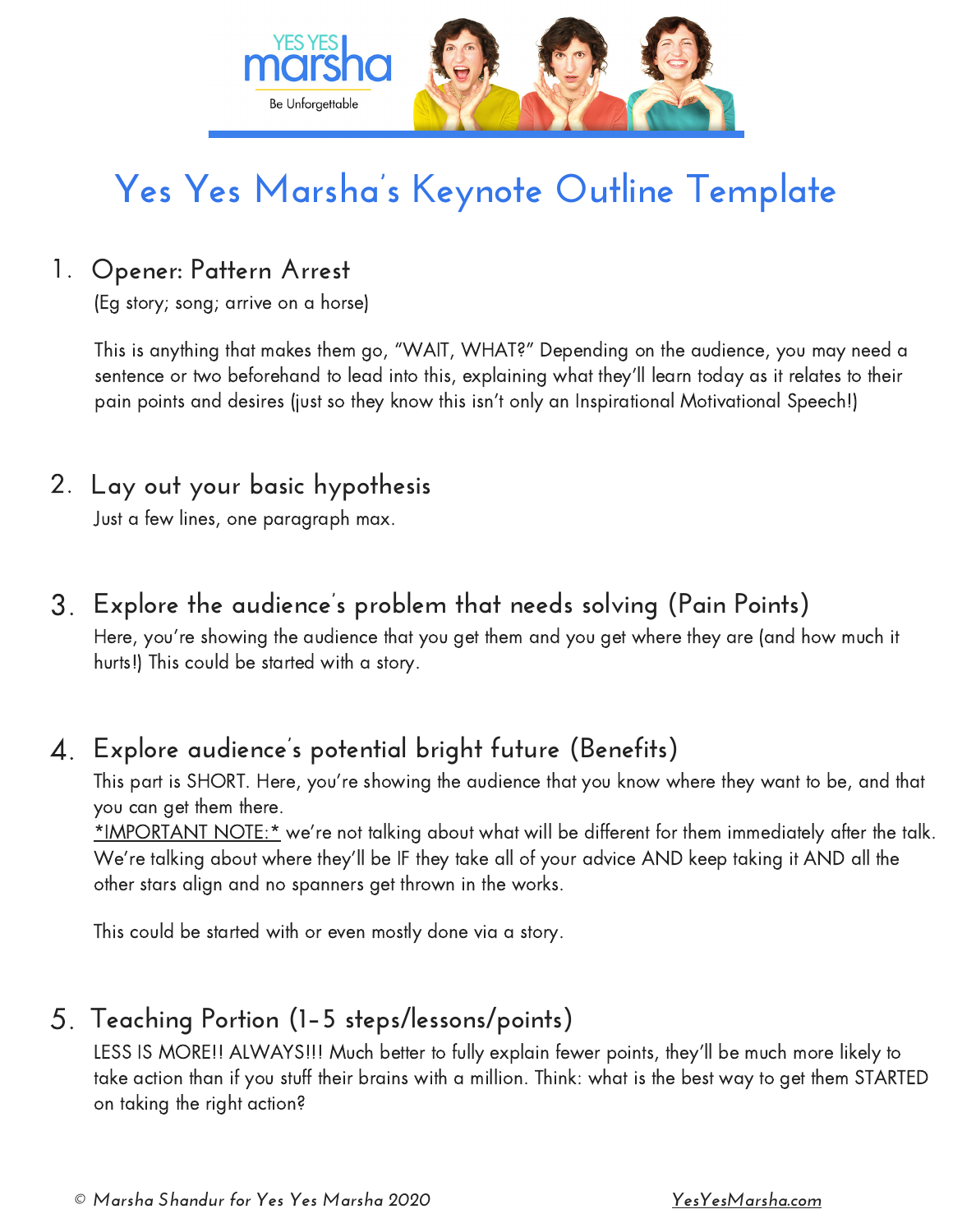## *Yes Yes Marsha's Keynote Outline Template cont...*

### 5. **Teaching Portion (cont...)**

For each lesson/step/point:

- *i) Lay out what your point is (eg "Be Humble.")*
- ii) Illustrate what you mean by that. This can be done with the help of a story, but also must *include the explanation of what you mean (eg "Don't act as if you're God's Gift know more than they do")*
- *iii) Then, if necessary, explain how to do this in practical terms. (Eg explain that this means "don't talk at length about how amazing you are, acknowledge that you're keen to learn from them and grow.")*

### 6. **Reminder of the hypothesis and the promise/benefits**

In a sentence or two

### 7. **Smallest possible step**

This could just be a reminder of the first part of #5 above. A very simple, small step that they can do either immediately, or as soon as they get home. As Pat Flynn says, "If you want to change someone's life, first change their day."

#### 8. **Call to Arms**

This is the part where you get them standing on their chairs with their fists in the air (((in their hearts, at least.)))

How do you write this?

Ask yourself why you REALLY care about what

you're teaching.

What's at stake in the world if they don't do what you're suggesting?

What could be possible if they do?

Make sure that this ends on a positive. You want this part to lift them up, make them feel a bit good now, but make them feel like they're future selves could CHANGE THE WORLD, if only they do what you're suggesting.

Leave them feeling powerful! YEAH!!!!

*Want some help writing your talk, keynote or TEDx? Let's chat! Book in a free, no obligation call here: [yesyesmarsha.com/call](http://www.yesyesmarsha.com/call)*

*© Marsha Shandur for Yes Yes Marsha 2020 [YesYesMarsha.com](http://www.yesyesmarsha.com/)*